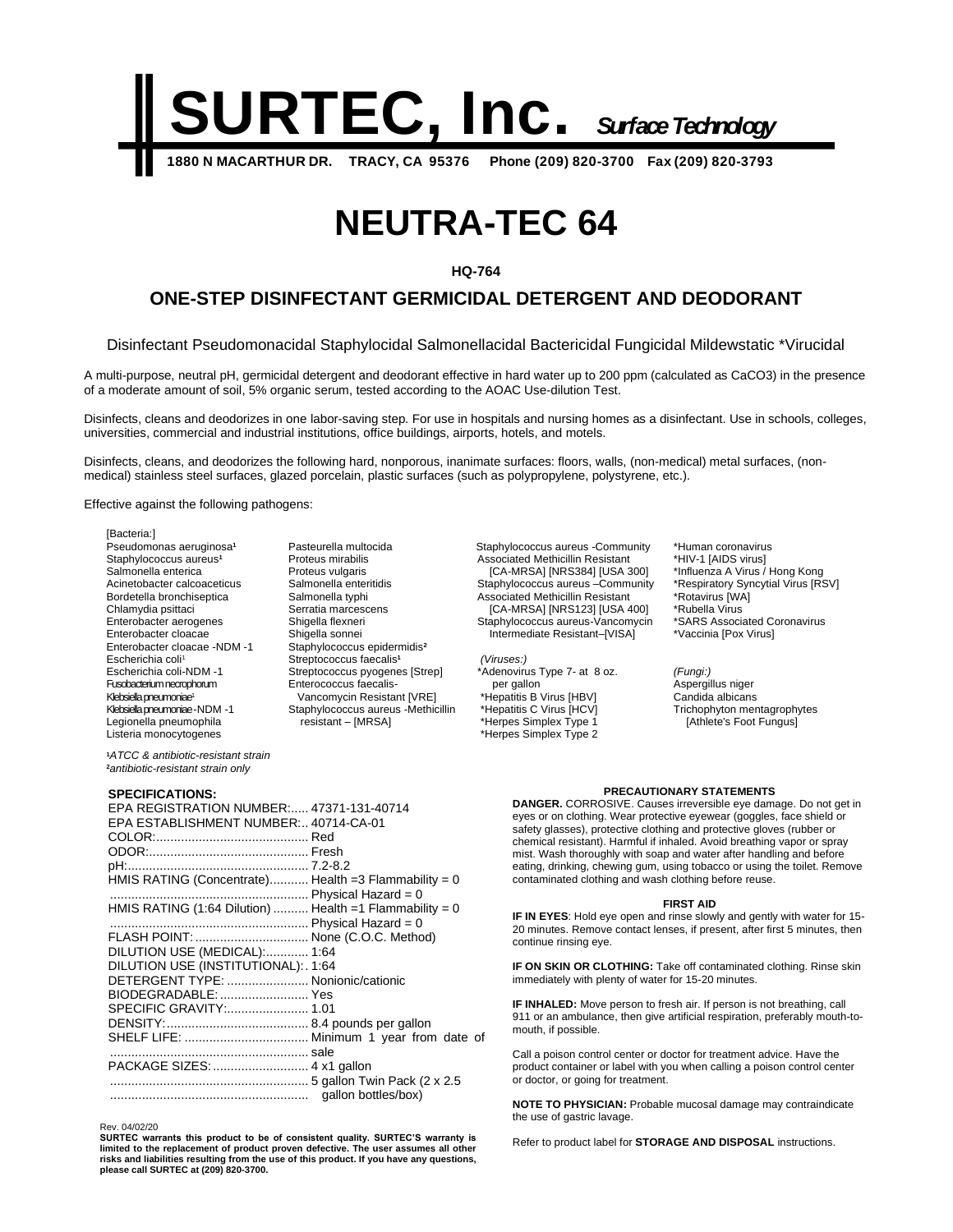# **NEUTRA-TEC 64**

# **ONE-STEP DISINFECTANT GERMICIDAL DETERGENT AND DEODORANT**

| Active Ingredients:                                                           |  |
|-------------------------------------------------------------------------------|--|
|                                                                               |  |
| n-Alkyl (C <sub>14</sub> , 50%; C <sub>12</sub> , 40%; C <sub>16</sub> , 10%) |  |
|                                                                               |  |
|                                                                               |  |
|                                                                               |  |
|                                                                               |  |

## **DIRECTIONS FOR USE**

*It is a violation of Federal law to use this product in a manner inconsistent with its labeling.This product is notfor use on medical device surfaces.*

| <b>DISINFECTION</b> |                                  |
|---------------------|----------------------------------|
| DILUTION: 1:64      | 2 ounces per gallon of water     |
| [660 ppm quat]      | 4 ounces per 2 gallons of water  |
|                     | 8 ounces per 4 gallons of water  |
|                     | 10 ounces per 5 gallons of water |
|                     | 12 ounces per 6 gallons of water |
| <b>SANITIZATION</b> |                                  |
| DILUTION: 1:64      | 2 ounces per gallon of water     |
| [660 ppm quat]      | 4 ounces per 2 gallons of water  |
|                     | 8 ounces per 4 gallons of water  |
|                     | 10 ounces per 5 gallons of water |
|                     | 12 ounces per 6 gallons of water |

**DISINFECTION / CLEANING / DEODORIZING DIRECTIONS:** Remove heavy soil deposits from surface, then thoroughly wet surface with a usesolution of 2 ounces of the concentrate per gallon of water. [Use 8 oz per gallon of water to kill Adenovirus Type 7]. The use-solution can be applied with a cloth, mop, sponge, or coarse spray or by soaking. For sprayer applications, use a coarse spray device. Spray 6-8 inches from the surface, rub with a brush, cloth or sponge. Do not breathe spray. Let solution remain on surface for a minimum of 10 minutes. Rinse or allow to air dry. Rinsing of floors is not necessary unless they are to be waxed or polished.

Food contact surfaces must be thoroughly rinsed with potable water. This product must not be used to clean the following food contact surfaces: utensils, glassware and dishes.

**For Human Coronavirus,** treated surfaces must remain wet for 1 minute. Wipe dry with a clean cloth, sponge or mop or allow to air dry.

**For Influenza Virus Type A,** treated surfaces must remain wet for 2 minutes. Wipe dry with a clean cloth, sponge or mop or allow to air dry.

**BACTERIAL STABILITY OF USE SOLUTION:** Prepare a fresh use-solution daily or more often if the solution becomes visibly dirty or diluted.

**FUNGICIDAL DIRECTIONS:** For use in areas such as locker rooms, dressing rooms, shower and bath areas and exercise facilities follow disinfection directions.

**MILDEWSTATIC INSTRUCTIONS:** Will effectively control the growth of mold and mildew, plus the odors caused by them when applied to hard, nonporous surfaces such as walls, floors and table tops. Apply use-solution of 2 ounces per gallon of water with a cloth, mop, sponge or coarse spray. Make sure to wet all surfaces completely. Let air dry. Repeat application weekly or when growth reappears.

#### **Deodorizing directions:**

**Nursing Homes, Hospitals, Hotels, Restaurants:** Using 2 oz. in chemical toilets, waste receptacles, bed pans, drainage bottles, diaper pails, hampers, disposals, commodes and air conditioner pans will eliminate odors.

**Mopping Solutions, Automatic Scrubbers:** Use 2 oz. per gallon of cleaning solution to eliminate undesirable odors.

**Cleaning Solution:** Dilute 2 oz. per gallon of water for cleaning of kitchen counters, tables, walls, bathrooms, toilet seats, mopping floors and large routine applications.

**TOILET BOWLS [URINALS]:** Swab bowl with brush to remove heavy soil prior to cleaning or disinfecting. Clean by applying use-solution around the bowl and up under the rim. Stubborn stains may require brushing. To disinfect, first preclean to remove heavy soil, then remove or expel over the inner trap the residual bowl water. Pour in three ounces of the diluted solution. Swab the bowl completely using a scrub brush or mop,making sure to get under rim. Let stand for 10 minutes or overnight, then flush.